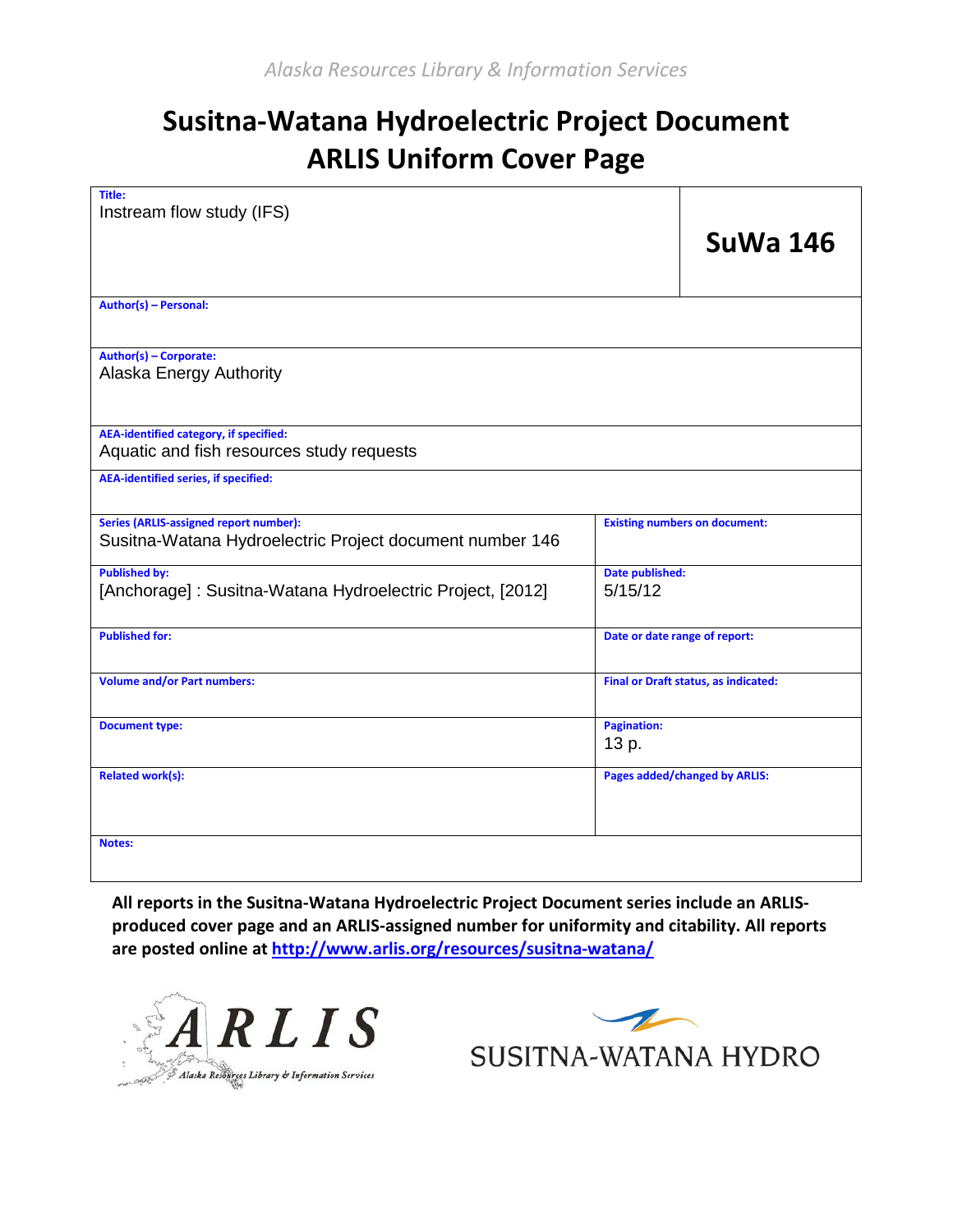

## **1.1. Title of proposed study**

Instream Flow Study (IFS)

## **1.2. Requestor of proposed study**

AEA anticipates resource agencies will request this study.

#### **1.3. Responses to study request criteria (18 CFR 5.9(b))**

The following sections provide the necessary context and justification for the proposed study.

## **1.3.1. Describe the goals and objectives of each study proposal and the information to be obtained.**

The objectives of the Instream Flow studies are as follows:

- 1. Develop modeling approaches to quantify the seasonal habitat versus flow and other parameter relationships for aquatic species, life stages and/or guilds, within the different habitat types of the Susitna River.
- 2. Use the habitat versus flow/other parameter relationships to develop time series and effective habitat analysis appropriate for quantifying existing conditions and a range of with-Project conditions; the time scale for this analysis will be based on proposed Project operations and may include hourly, daily, weekly, or seasonal time steps.
- 3. Select surface-water transects for 1-D modeling and/or segments for 2-D modeling to measure and model mainstem Susitna River habitat types.
- 4. Identify the time periods, flow/other parameter conditions and life stages when habitat may be a limiting factor for aquatic species.
- 5. Develop new, or modify existing, habitat suitability criteria (HSC) curves for selected target species and life stages.
- 6. Develop a set of integrated habitat-specific aquatic habitat models (i.e., mainstem, side channel, side slough, upland slough, tributary mouth, etc.) that can be linked with riverine process models that produces a time series of data for a variety of biologically relevant metrics under alternative operational scenarios. These metrics include (but are not necessarily limited to):
	- o water surface elevations at selected river locations;
	- o water velocities within transect subdivisions (cells) over a range of flows;
	- o groundwater (upwelling/downwelling);
	- o varial zone areas;
	- o frequency and duration of exposure/inundation of the varial zone at selected locations;
	- o habitat quantities by species and life stage within respective habitat types;
	- o water temperature characteristics; etc.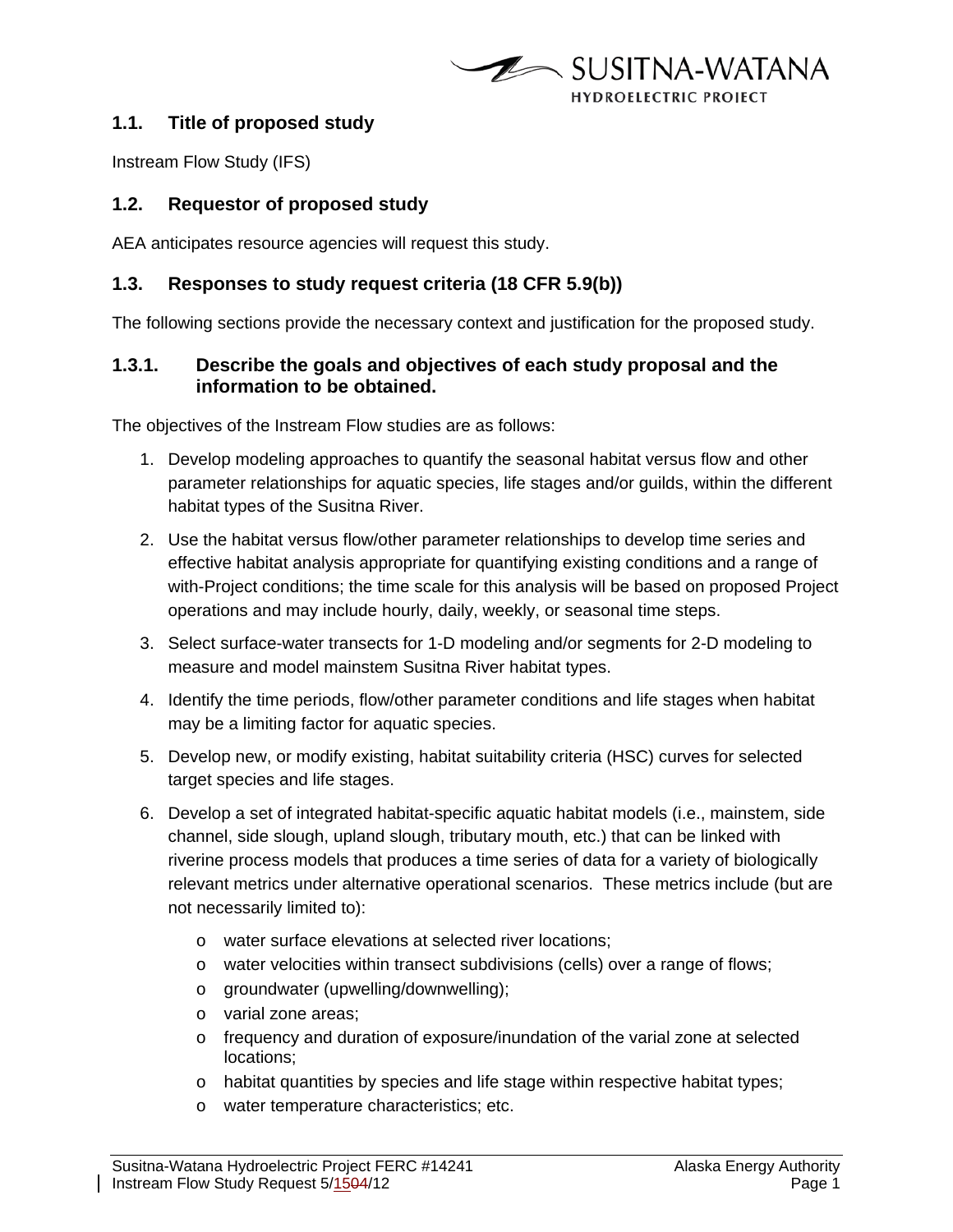

- 7. Conduct a variety of post-processing comparative analyses derived from the output metrics estimated under the habitat specific aquatic habitat models. These include (but are not necessarily limited to):
	- $\circ$  comparisons of habitat quantity and quality (e.g., habitat exceedance plots)
	- o ramping rates (e.g., changes in flow versus time);
	- o juvenile fish stranding/trapping;
	- o habitat sustainability (effective habitat analysis);
	- o distribution and abundance of benthic macroinvertebrates under alternative operational scenarios.
- 8. Develop hydraulic routing models that estimate water surface elevations and average water velocity along modeled transects (with and without ice conditions) on an hourly basis under alternative operational scenarios.
- 9. Map the current aquatic habitats in the Susitna River both above and below the Watana Dam.
- **1.3.2. If applicable, explain the relevant resource management goals of the agencies and/or Alaska Native entities with jurisdiction over the resource to be studied. [Please include any regulatory citations and references that will assist in understanding the management goals.]**

To be completed by requesting organization.

## **1.3.3. If the requester is not resource agency, explain any relevant public interest considerations in regard to the proposed study.**

Fisheries resources are owned by the State of Alaska and the Project could potentially affect these public interest resources by affecting aquatic habitat.

## **1.3.4. Describe existing information concerning the subject of the study proposal, and the need for additional information.**

Substantial information exists for the Susitna River that was collected and analyzed as part of the 1980s studies. The extent and details of many of those studies were provided in the Draft Environmental Impact Statement (DEIS 1984) for the previous project (FERC No. 7114) along with companion appendices and attachments in the way of ADFG reports. Some of that information was cited and summarized in the HDR (2011) gap analysis report; however, there has not been a thorough review of the studies and underlying data. The gap analysis did provide for an initial listing of salient reports and data that warrant more detailed evaluations. The References section of this plan contains some of the more relevant documents that were identified. As noted by HDR (2011), instream flow studies of the Susitna River were conducted by the then Alaska Power Authority (APA) for the previous hydroelectric project (FERC No. 7114) that was proposed in the early 1980s. Those study efforts focused on establishing the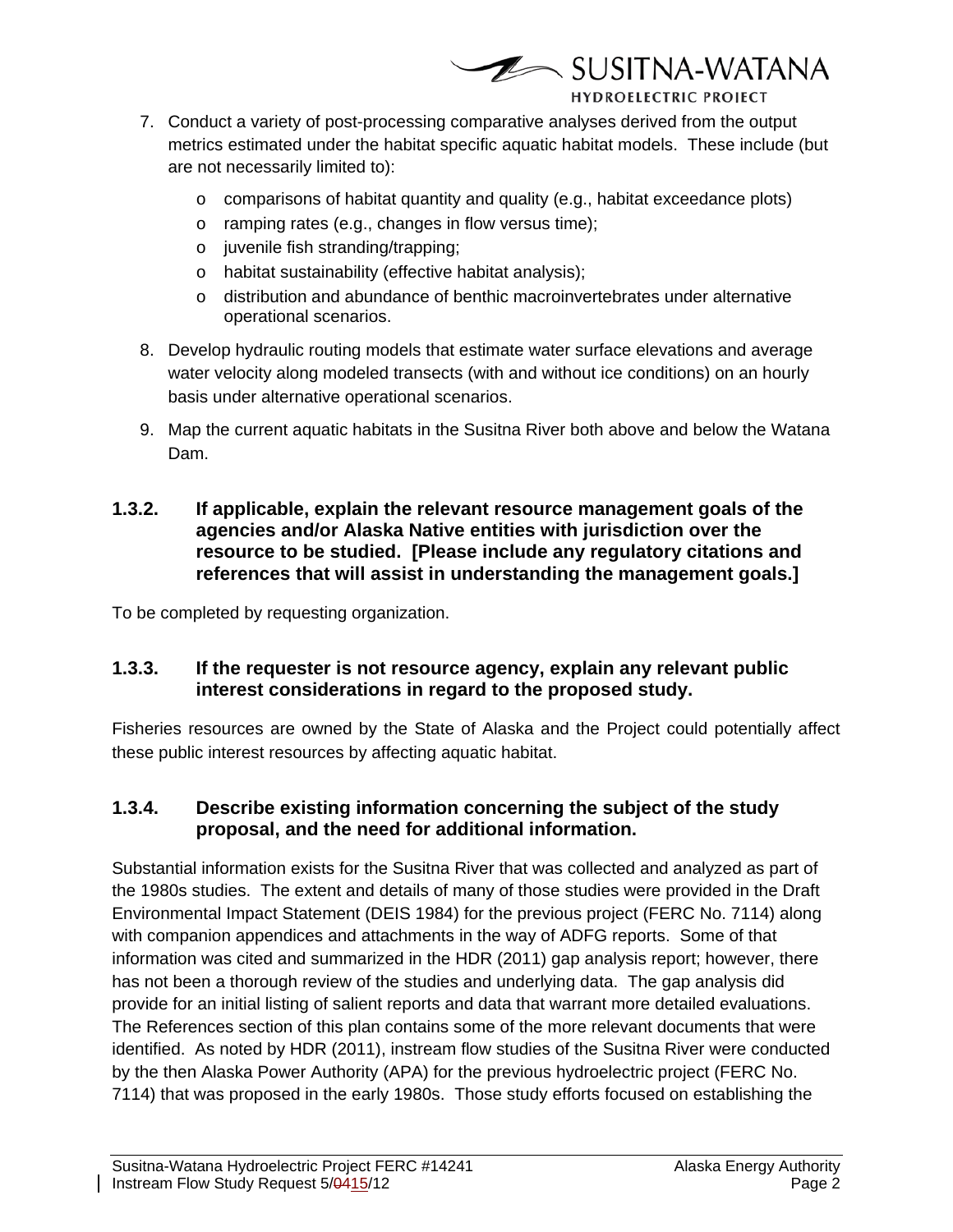

relationships between physical variables, fluvial processes and fish resources in the middle Susitna River. Faced with the complexity of the number of environmental variables involved and the number of species of fish which inhabit the middle Susitna River, it was deemed necessary to focus only on the most important physical variables and carefully identified fish resources which were most sensitive to project-related changes (Trihey & Associates and Entrix 1985b). Inspection of the 1980s report confirms that the majority of efforts were focused on the Middle River portion of the Susitna River.

The gap analysis presented in HDR (2011) outlines the major elements required in an instream flow study. Although substantial data and information were collected in the 1980s, those data are approximately 30 years old and therefore additional information needs to be collected to provide a contemporary understanding of the baseline conditions existing in the Susitna River. In addition, the configuration and proposed operations of the Project have changed and must be evaluated within the context of the existing environmental setting. This includes consideration of potential load following effects on important fish and aquatic habitats both downstream and upstream of the Watana Dam. This evaluation needs to extend for the entire length of the Susitna River below the Watana Dam that is affected by the Project, including the reach of river below the confluence of the Chulitna and Talkeetna rivers, as appropriate. Potential effects of proposed Project operations on aquatic habitats and biota and potential benefits and impacts of alternative operational scenarios have not been quantitatively analyzed. The aquatic habitat specific models will provide an integrated assessment of the effects of Project operations on biological resources and riverine processes. These models will provide an analytical framework for assessing alternative operational scenarios and quantitative metrics that will aid in comparing alternatives that may lead to refinements in proposed Project operations. Project effects will be quantified using indices of potential habitat rather than estimates of the number of fish produced or lost under alternative operational scenarios.

## **1.3.5. Explain any nexus between project operations and effects (direct, indirect, and/or cumulative) on the resource to be studied, and how the study results would inform the development of license requirements.**

Project construction and operation, as described in the Pre-application Document (PAD, AEA 2011), would have an effect on the flows downstream of the dam, the degree of which will ultimately depend on its final design and operating characteristics. With a proposed elevation of 700 ft resulting in the creation of a 39 mi. long reservoir (20,000 acre) and a nominal generating capacity of 600 MW (PAD AEA 2011), the project would change the timing and magnitude of flows in the river below the powerhouse The alteration in the timing and magnitude of flows in a river can influence downstream resources/processes, including fish and aquatic biota and their habitats, channel form and function including sediment transport, water quality, ice dynamics and riparian and wildlife communities. The license may include conditions pertaining to any or all of these matters., all of which have been alluded to in the PAD (AEA 2011).

The potential operational flow induced effects of the Project will need to be carefully evaluated as part of the licensing process. This study plan describes the Instream Flow Study (IFS) for the Susitna-Watana Project that will be conducted to characterize and evaluate these effects.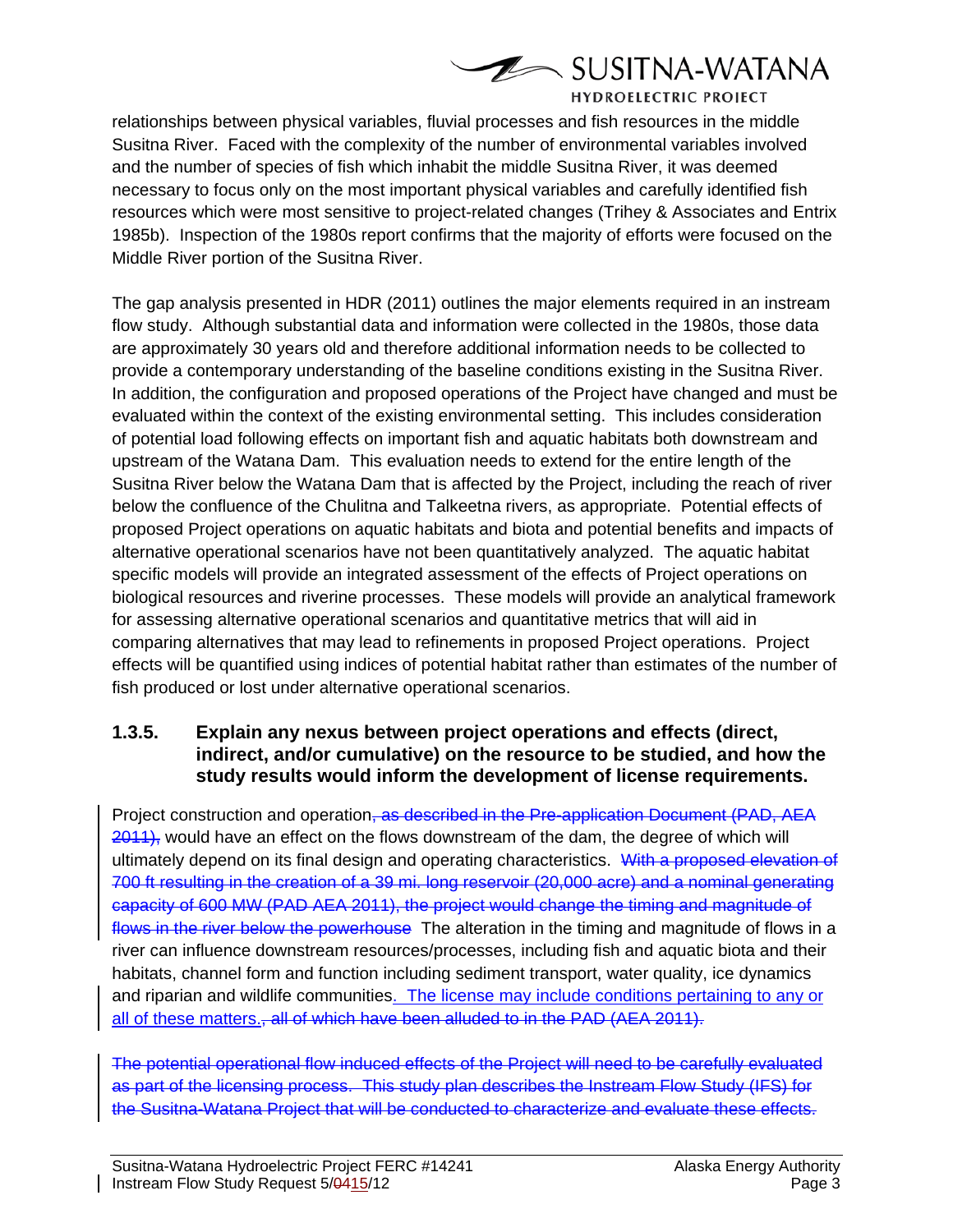

The plan includes a statement of objectives, a description of the technical framework that is at the foundation of the IFS, the general methods that will be applied, and the study nexus to the Project. This plan should be viewed as preliminary and will be subject to revision and refinements based on agency and stakeholder review and comment. In particular, at this stage in its development, the IFS has not identified specific study sites nor the methods and analytical procedures that will be applied to the study. These details and others will be added subsequent to further review of existing information and via agency discussions. The results of this study and of other proposed studies will provide information needed to support the FERC's National Environmental Policy Act (NEPA) analysis for the Project license.

**1.3.6. Explain how any proposed study methodology (including any preferred data collection and analysis techniques, or objectively quantified information, and a schedule including appropriate field season(s) and the duration) is consistent with generally accepted practice in the scientific community or, as appropriate, considers relevant tribal values and knowledge.**

The IFS plan is specifically directed toward establishing a contemporary understanding of important biological communities and associated habitats, and the hydrologic, physical, and chemical processes that are currently operating in the Susitna River that directly influence those resources. The focus of much of this work will be on establishing a set of analytical tools/models based on the best available information and data that can be used for defining both baseline conditions; i.e., how these resources are currently functioning under existing flow conditions, and how these resources and processes will respond to various alternative Project operations.

The foundation of the IFS analyses rests with the development of the Susitna Mainstem Flow Routing Models (HEC-RAS, CRISSP1D and/or other routing models) (MFRM) that will provide hourly flow and water surface elevation data at numerous locations longitudinally distributed throughout the length of the river extending from RM 184 downstream to RM 75 (about 23 miles downstream from the confluence with the Chulitna River). Two different flow routing models will be developed: a summer ice-free model (HEC-RAS); and a winter model to route flows under ice-covered conditions (CRISSP1D or equivalent).

The routing models will initially be developed based on approximately 100 transects and on gaging stations at approximately 9 locations on the Susitna River that will be established and measured in 2012 as part the IFS program. The hourly flow records from USGS gaging stations on the Susitna River will also be utilized to help develop the routing models. Depending on the initial results of the flow routing models, it may be necessary to add additional transects to improve the performance of the models between RM 75 and RM 184, and to possibly extend the models further downstream past RM 75.

The gaging stations initially installed in 2012 will be maintained through 2013 and 2014 to help calibrate and validate the flow routing models and provide data supporting other studies. The gaging stations will be used to monitor stage and flow under summer ice-free conditions and to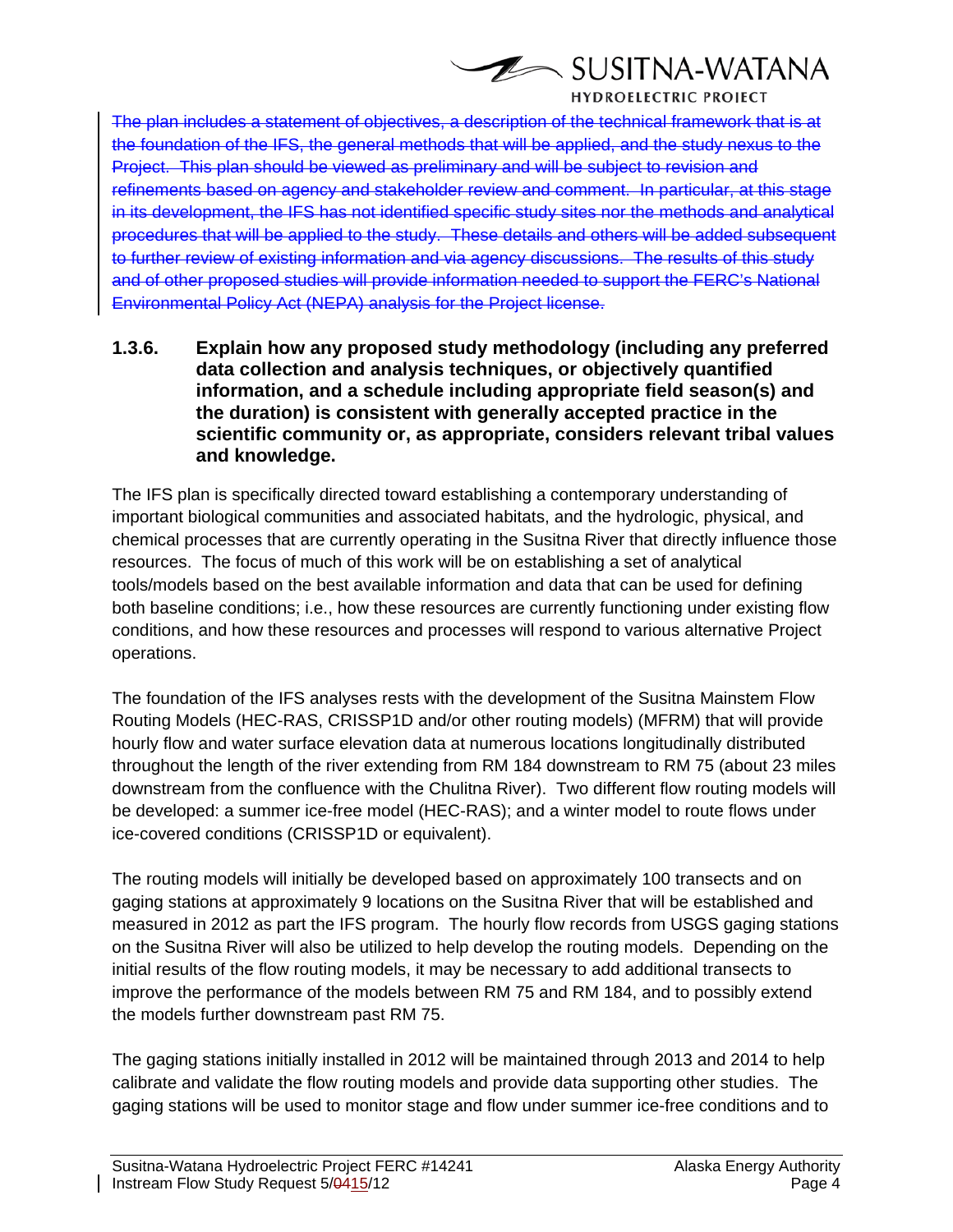

monitor water pressure under winter ice-covered conditions. Continuous measurement of water pressures during the 2012/2013 and the 2013/14 winter periods under ice-covered conditions will be produce information different from open-water conditions. During partial ice cover, the pressure levels measured by the pressure transducers is affected by flow velocities, ice-cover roughness characteristics and other factors such as entrained ice in the water column. The pressure-head data is important for understanding groundwater/surface-water interactions.

Periodic winter discharge measurements will be completed at selected gaging stations in the winter, in coordination with USGS winter measurement programs, and will provide valuable information for understanding hydraulic conditions in the river during a season when groundwater plays a more prominent role in aquatic habitat functions. Winter flow measurements will also be used to help develop the CRISSP1D model (or equivalent).

Output from the flow routing models will provide the fundamental input data to a suite of habitat specific and riverine process specific models that will be used to describe how the existing flow regime relates to and has influenced various resource elements (e.g., salmonid spawning and rearing habitats, invertebrate habitat, sediment transport processes, ice dynamics, large woody debris (LWD), the health and composition of the riparian zone). These same models will likewise be used to evaluate resource responses to different Project operational scenarios, again via output from the routing models, including various baseload and load following alternatives, as appropriate. As an unsteady flow model, the routing models will be capable of providing flow and water surface elevation information at each location on an hourly basis and therefore Project effects on flow can be evaluated on multiple time steps (hourly, daily, and monthly) as necessary to evaluate different resource elements.

The consistency of various elements of the program to generally accepted practices is described below:

- *Habitat Mapping***.** Studies regarding habitat mapping are commonly conducted at many hydroelectric projects as part of FERC licensing (e.g., Watershed GeoDynamics 2005, R2 Resource Consultants 2003, R2 Resource Consultants 2004). Mapping surveys will utilize protocols similar to those performed at other hydroelectric projects.
- *Hydraulic Unsteady Flow Routing***.** One-dimensional unsteady flow hydraulic models are commonly used to route flow and stage fluctuations through rivers and reservoirs. Examples of public-domain computer models used to perform these types of processes include FEQ (USGS 1997), FLDWAV (U.S. National Weather Service 1998), UNET (U.S. Army Corps of Engineers 2001), and HEC-RAS (U.S. Army Corps of Engineers 2010a, 2010b, and 2010c). The HEC-RAS (Hydrologic Engineering Center – River Analysis System) model has proven to be very robust under mixed flow conditions (subcritical and supercritical), as will be expected in the Susitna River. The HEC-RAS model also has the capability of automatically varying Manning's "n" with stage through the use of the equivalent roughness option. Another feature of HEC-RAS is the capability of varying Manning's "n" on a seasonal basis. The robust performance and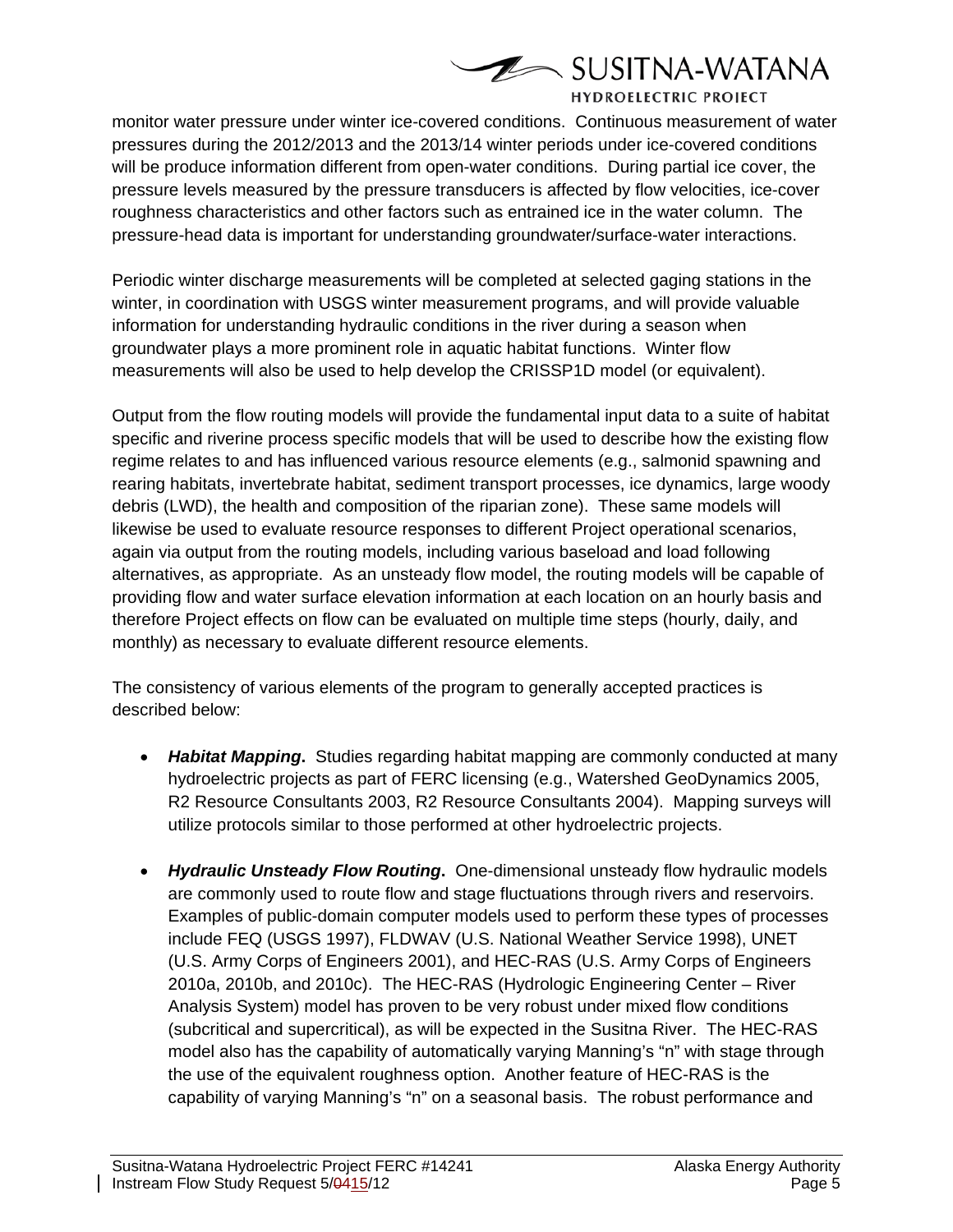

flexibility of HEC-RAS make this model an appropriate choice for routing stage fluctuations downstream from the proposed Project dam under summer ice-free conditions. Under winter ice-covered conditions, the CRISSP1D model (or equivalent) can be used to route unsteady flows downstream through the Susitna River. CRISSP1D is a one-dimensional unsteady flow model that can be used to analyze water temperature, thermal ice transport processes, and ice cover breakup (Chen et al 2006). The seasonal timing of the transition from the HEC-RAS model to the CRISSP1D model (or equivalent) and vice versa will vary from year-to-year and will depend on meteorological conditions.

- *Mainstem, Side channel, and Slough Habitat Models***.** Physical habitat models are often used to evaluate alternative instream flow regimes in rivers (e.g., the Physical Habitat Simulation [PHABSIM] modeling approach developed by the U.S. Geological Survey; Bovee 1998, Waddle 2001). Methods available for assessing instream flow needs vary greatly in the issues addressed, their intended use, their underlying assumptions, and the intensity (and cost) of the effort required for the application. Many techniques, ranging from those designed for localized site or specific applications to those with more general utility have been used. The summary review reports of Wesche and Rechard (1980), Stalnaker and Arnette (1976), EA Engineering, Science and Technology (1986), the proceedings of the Symposium on Instream Flow Needs (Orsborn and Allman eds. 1976), Electric Power Research Institute (2000), and more recently the Instream Flow Council (Annear et al. 2004) provide more detailed information on specific methods. The methods proposed in the IFS will likely include a combination of approaches depending on habitat types (e.g., mainstem, side channel, slough, etc.) and the biological importance of those types. During the 1980s studies, methods were designed to focus on both mainstem and off-channel habitats, although mainstem analysis was generally limited to near-shore areas. Both PHABSIM based models and juvenile salmon rearing habitat models were employed and will be considered as part of the IFS plan. It is likely that more rigorous approaches and intensive analysis will be applied to habitats determined as representing especially important habitats for salmonid production. It is also likely this will include both 1-D and, in some cases, 2-D surface-water hydraulic modeling that can be linked to habitat based models. Incorporation of a groundwater component into the habitat models will provide the basis for evaluating how Project operations may alter the surface-water/groundwater interactions that could influence habitat utilization of sloughs and other groundwater influenced habitat types. The proposed modeling approach is consistent with the use of physical habitat models used at other hydroelectric projects to assess the effects of alternative operational scenarios on aquatic habitat.
- *HSC and HSI Development***.** HSI curves have been utilized by natural resources scientists for over two decades to assess the effects of habitat changes on biota. HSI curves were developed by the USFWS for use with fish and wildlife (see http://www.nwrc.usgs.gov/wdb/pub/hsi), but their usage has also included periphyton and wetland tree habitats (e.g., Tarboton et al. 2004). The proposed method for the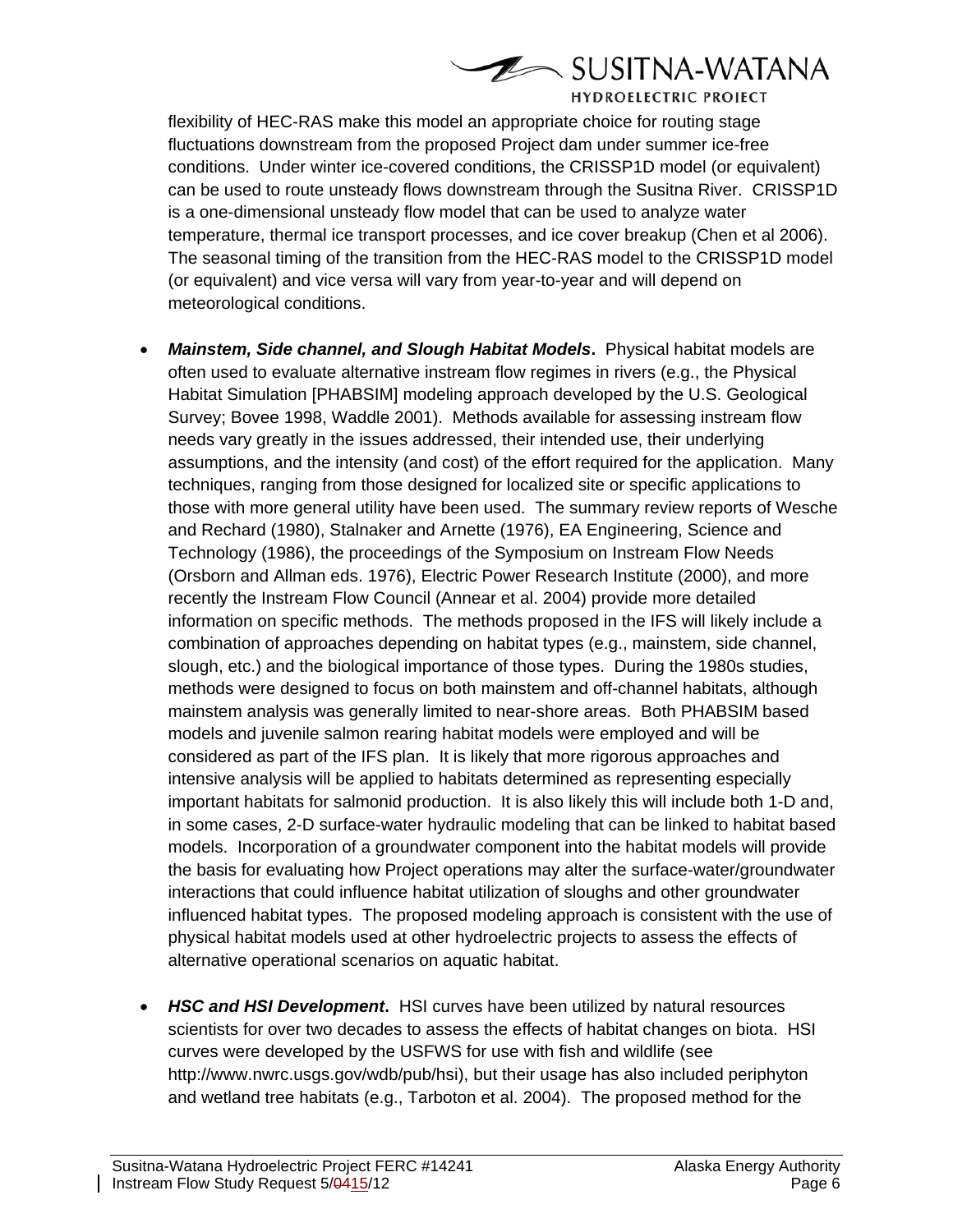

development and verification of HSI curves is analogous to the methods described in Bovee (1982; 1986) and USFWS (1981). The proposed fish sampling and observation methods will be consistent with those described in Murphy and Willis (1996) and will consider methods previously used in the 1980s (e.g., Suchanek et al. 1984). The proposed use of an expert panel to develop and verify fish HSI curves is modified from that described by Crance (1987) and has been applied in FERC licensing/relicensing studies of other projects.

A tentative schedule that includes field season(s) and the duration of the study is provided in Table 1.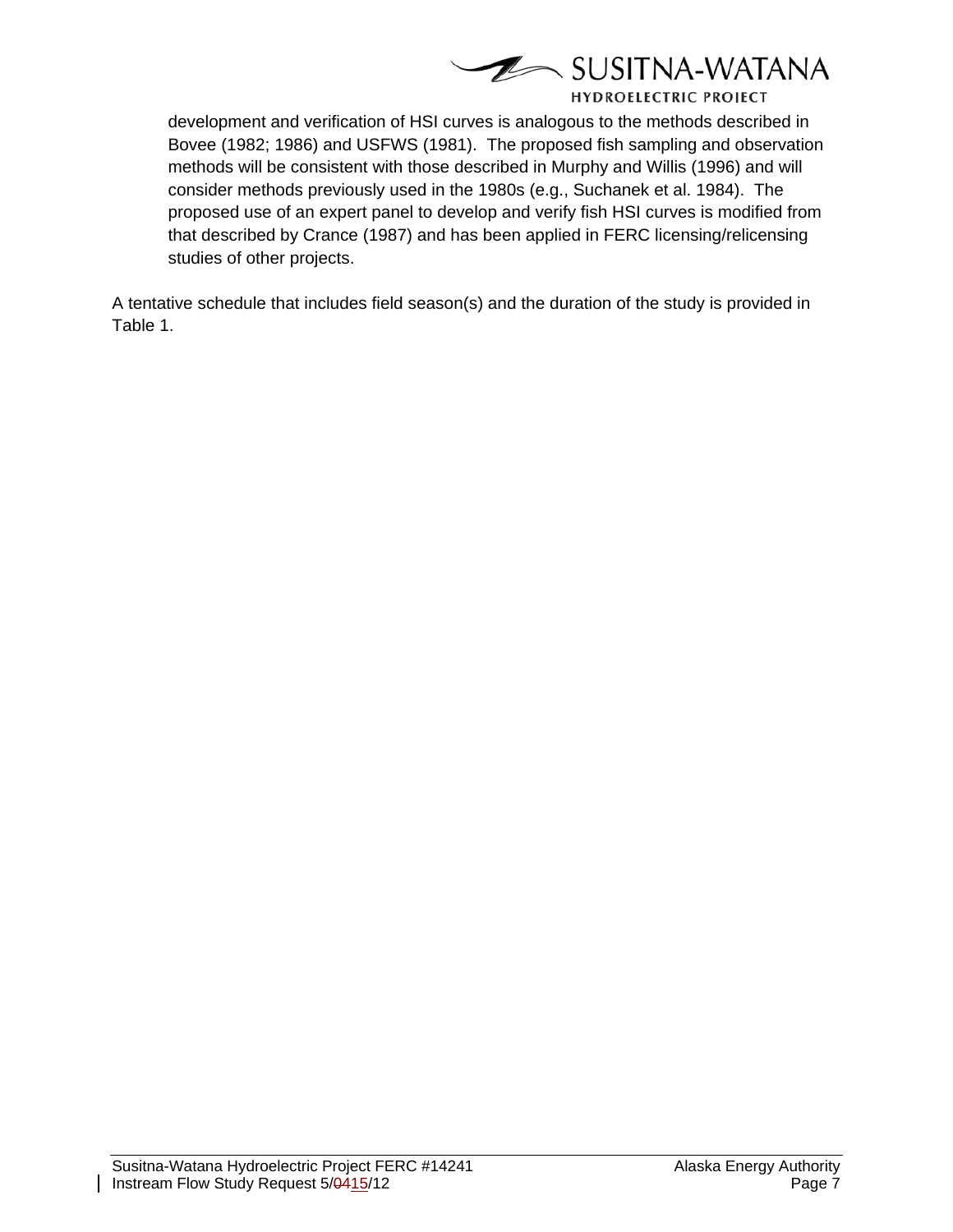

| Table 1. |  | Schedule for development of all components of the Mainstem Aquatic Habitat Model. |  |
|----------|--|-----------------------------------------------------------------------------------|--|
|          |  |                                                                                   |  |

|                                                                                               |    | 2012 |     |     | 2013 |    |     |     | 2014 |    |     |    |
|-----------------------------------------------------------------------------------------------|----|------|-----|-----|------|----|-----|-----|------|----|-----|----|
| <b>Activity</b>                                                                               | 1Q | 2Q   | 3 Q | 4 Q | 1Q   | 2Q | 3 Q | 4 Q | 1Q   | 2Q | 3 Q | 4Q |
| <b>Technical Consultant Selection</b>                                                         | ▲  |      |     |     |      |    |     |     |      |    |     |    |
| Refine and Finalize Study Plan                                                                |    |      |     |     |      |    |     |     |      |    |     |    |
| Agency Stakeholder Site Visit                                                                 |    |      |     |     |      |    |     |     |      |    |     |    |
| Study Site Selection (mainstem, slough,<br>side channels, etc.)                               |    |      |     |     |      |    |     |     |      |    |     |    |
| Review of 1980s Data and Information                                                          |    |      |     |     |      |    |     |     |      |    |     |    |
| Model Selection by habitat type (1-D, 2-<br>D, mapping, etc.)                                 |    |      |     |     |      |    |     |     |      |    |     |    |
| Hydraulic Routing: data collection and<br>reporting                                           |    |      |     |     |      |    |     |     |      |    |     |    |
| Hydraulic Routing: develop executable<br>model                                                |    |      |     |     |      |    |     |     |      |    |     |    |
| HSC/Periodicity Fish: Review literature<br>and 1980s reports                                  |    |      |     |     |      |    |     |     |      |    |     |    |
| HSC Fish: Field data collection<br>(summer, fall, winter) (both years)                        |    |      |     |     |      |    |     |     |      |    |     |    |
| Habitat Mapping (GIS, aerial<br>videography, aerial photography)                              |    |      |     |     |      |    |     |     |      |    |     |    |
| Habitat Surveys (side channels,<br>sloughs, mainstem)                                         |    |      |     |     |      |    |     |     |      |    |     |    |
| Collect Velocities and depths at<br>transects selected for habitat analysis<br>(3 flows)      |    |      |     |     |      |    |     |     |      |    |     |    |
| Re-establish old cross-sections and<br>establish new cross-sections for flow<br>routing model |    |      |     |     |      |    |     |     |      |    |     |    |
| Maintain gaging station for stage and<br>flow measurement                                     |    |      |     |     |      |    |     |     |      |    |     |    |
| Maintain gaging station for stage<br>measurement                                              |    |      |     |     |      |    |     |     |      |    |     |    |
| Winter measurement programs                                                                   |    |      |     |     |      |    |     |     |      |    |     |    |
| Develop groundwater/surface flow<br>models                                                    |    |      |     |     |      |    |     |     |      |    |     |    |
| Hydraulic Model Integration and<br>Calibration                                                |    |      |     |     |      |    |     |     |      |    |     |    |
| Varial Zone Model and Downramping<br>Analysis                                                 |    |      |     |     |      |    |     |     |      |    |     |    |
| <b>Habitat Modeling</b>                                                                       |    |      |     |     |      |    |     |     |      |    |     |    |
| Alternate Scenario Post-Processing                                                            |    |      |     |     |      |    |     |     |      |    |     |    |
| Reporting                                                                                     |    |      |     |     |      |    |     |     |      |    |     |    |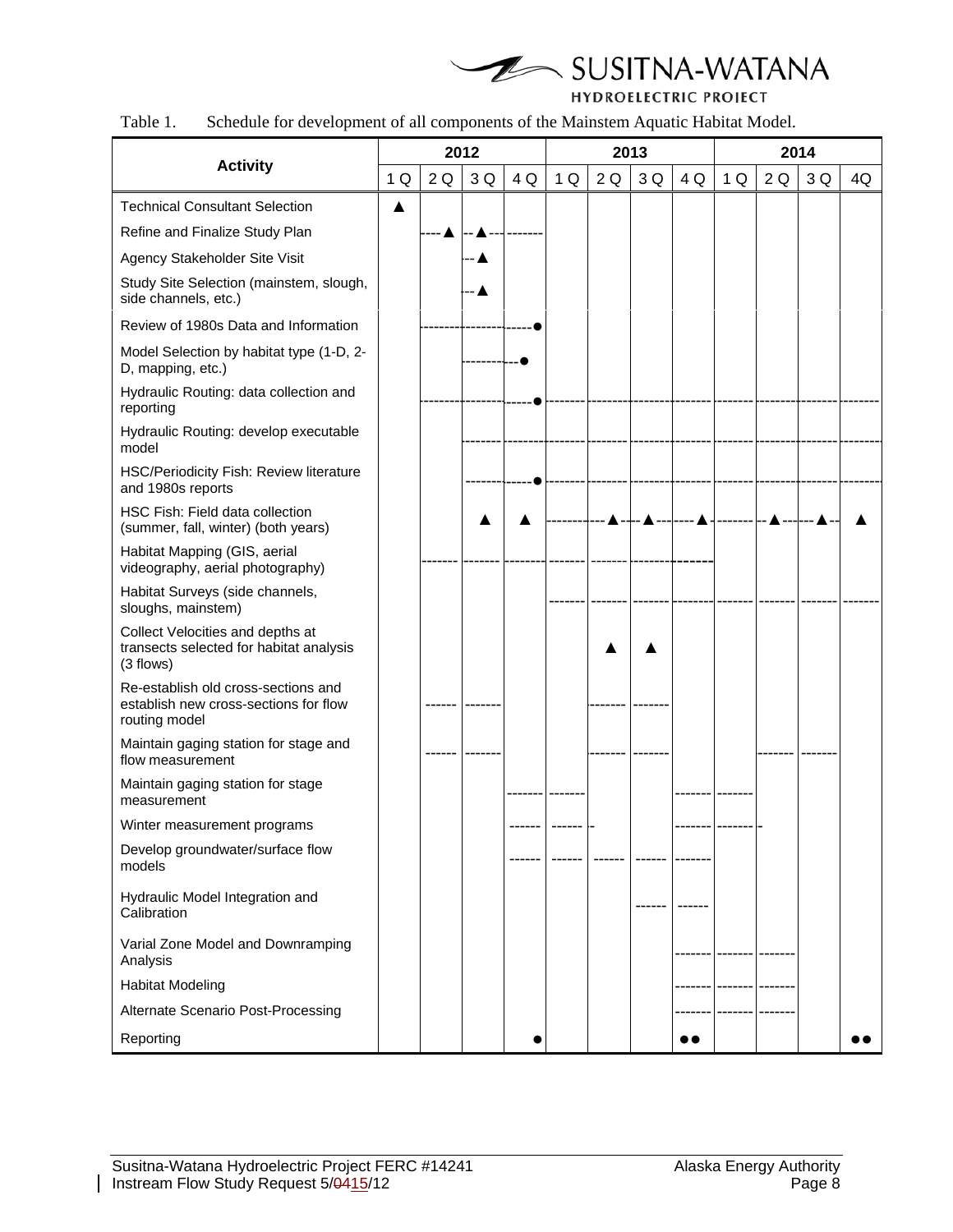

## **1.3.7. Describe considerations of level of effort and cost, as applicable, and why any proposed alternative studies would not be sufficient to meet the stated information needs.**

Based on a review of study costs associated with similar efforts conducted at other hydropower projects, and in recognition of the size of the Project and logistical challenges associated with the remoteness of the site, study costs associated with the IFS plan are expected to range from \$5,000,000 to \$6,000,000. Study costs include office-based tasks such as development of draft and final study plans, compilation and review of the extensive instream flow data developed during the 1980s, analysis and processing of data collected in 2013 and 2014, hydraulic and habitat model development and testing, and draft and final study reports.

Field efforts include habitat survey and mapping, collection of physical and hydraulic data to support instream flow modeling, validation of salmonid habitat suitability curves, and monitoring of the groundwater/surface interface. To obtain efficiencies in the overall relicensing work effort, portions of this study will be conducted in conjunction with Water Resource, Geomorphology, Water Quality, Operational Modeling, and other Aquatic Resource Studies; however, costs of those studies are reflected in those individual study requests. Estimated study costs are subject to review and revision as additional details are developed.

## **1.3.8. Literature Cited**

- [ADF&G] Alaska Department of Fish and Game. 1981a. Aquatic studies procedures manual: Phase I. Su-Hydro Aquatic Studies Program. Anchorage, Alaska. Susitna Hydro document no. 3506.
- —. 1981b. Subtask 7.10 Phase 1 Final Draft Report Resident Fish Investigation on the Upper Susitna River. Alaska Department of Fish and Game, Anchorage, Alaska.
- —. 1982. Upper Susitna River Impoundment Studies 1982. ADF&G. Anchorage, Alaska.
- —. 1983a. Susitna Hydro aquatic studies phase II final report. Adult anadromous fish studies, 1982, volume 2. Susitna Hydro Document No. 588, Anchorage, Alaska.
- —. 1983b. Aquatic Habitats and Instream Flow Studies Parts I and II. Susitna Hydro Aquatic Studies Phase II Basic Data Report volume 4, Susitna Hydro Document No. 585. Anchorage, Alaska.
- —. 1984a. Susitna Hydro aquatic studies report no. 1. ADF&G, Susitna Hydro Aquatic Studies Report Series, Susitna Hydro Document No. 1450, Anchorage, Alaska.
- —. 1984b. Population Dynamics of Arctic Grayling in the Upper Susitna Basin, Report 4, Part II. Schmidt, D.C., C. Estes, D. Crawford, and D. Vincent-Lang, editor. Access and Transmission Corridor Aquatic Investigations (July–October 1983). Susitna Hydro Document No. 2049. ADF&G, Anchorage.
- —. 1984c. Susitna Hydro Aquatic Studies Report No. 2. Resident and juvenile anadromous fish investigations (May–October 1983). D.C. Schmidt, S.S. Hale, D. L. Crawford, and P.M. Suchanek, editors. Prepared for the Alaska Power Authority, Susitna Hydro Document No. 1784, ADF&G, Anchorage, Alaska.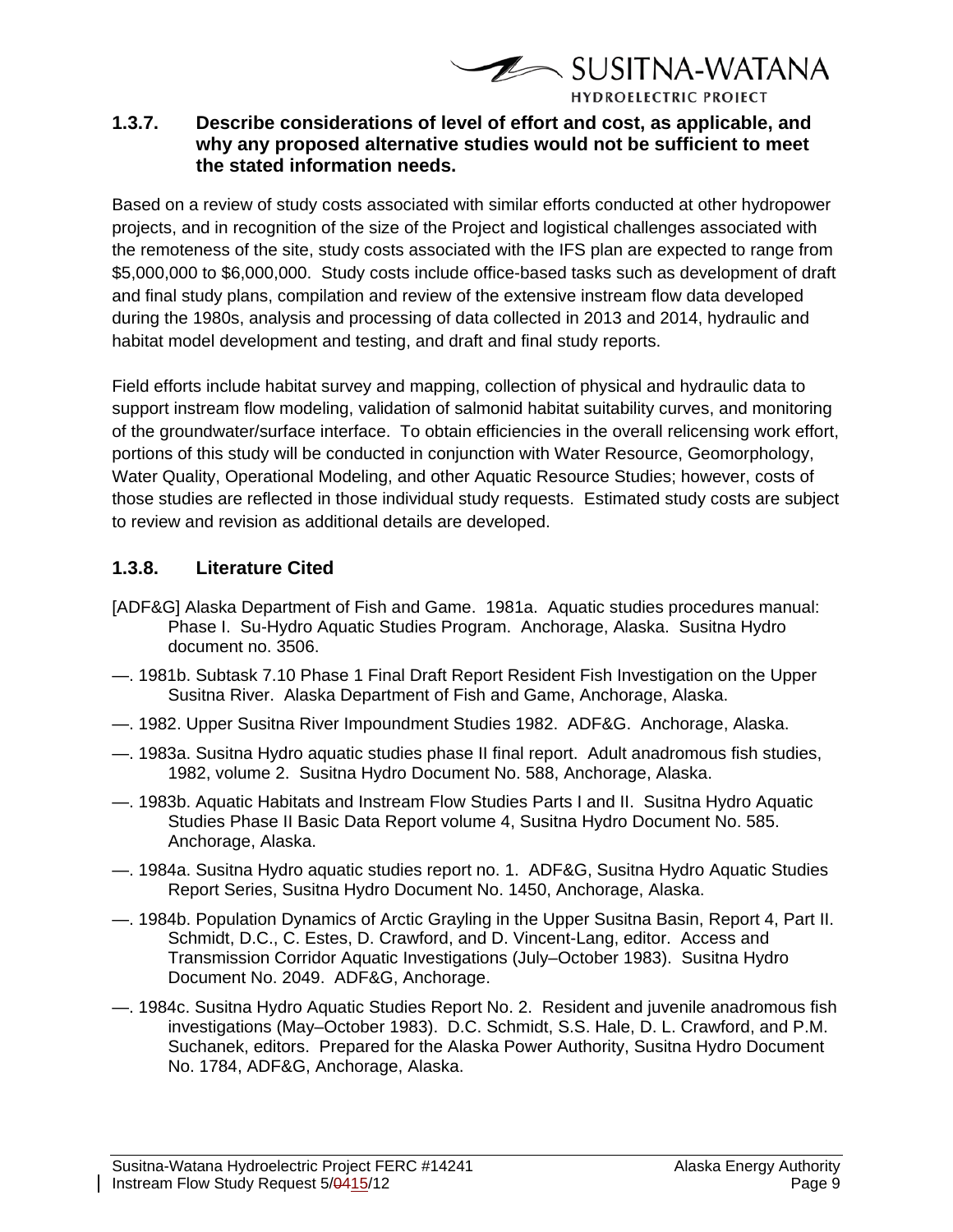$\mathscr{D}\rightarrow$  SUSITNA-WATANA

- —. 1984d. Aquatic Habitat and Instream Flow Investigations (May–October, 1983). Chapter 1. Stage and Discharge Investigations – 1984. Susitna Hydro Document No. 1930. ADF&G, Anchorage, Alaska.
- —. 1984e. Aquatic Habitat and Instream Flow Investigations (May–October, 1983). Chapter 2. Channel Geometry Investigations. Susitna Hydro Document No. 1931. ADF&G, Anchorage, Alaska.
- —. 1984f. Aquatic Habitat and Instream Flow Investigations (May–October, 1983). Chapter 3. Continuous Water Temperature Investigations. Susitna Hydro Document No. 1932. ADF&G, Anchorage, Alaska.
- —. 1984g. Aquatic Habitat and Instream Flow Investigations (May–October, 1983). Chapter 5. Eulachon Spawning Habitat – 1984. Susitna Hydro Document No. 1934. ADF&G, Anchorage, Alaska.
- —. 1984h. Aquatic Habitat and Instream Flow Investigations (May–October, 1983). Chapter 6. An evaluation of passage conditions for adult salmon in sloughs and side channels of the Middle Susitna River. Susitna Hydro Document No. 1935. ADF&G, Anchorage, Alaska.
- —. 1984i. Aquatic Habitat and Instream Flow Investigations, (May–October, 1983). Chapter 7. An evaluation of chum and sockeye salmon spawning habitat in sloughs and side channels of the Middle Susitna River. Susitna Hydro Document No. 1936. ADF&G, Anchorage, Alaska.
- —. 1984j. Aquatic Habitat and Instream Flow Investigations, (May–October, 1983). Chapter 8. Evaluation of chum salmon spawning habitat. Susitna Hydro Document No. 1937. ADF&G, Anchorage, Alaska.
- —. 1984k. Aquatic Habitat and Instream Flow Investigations, (May–October, 1983). Chapter 9. Habitat suitability criteria for Chinook, coho and pink salmon spawning in tributaries of the Middle Susitna River. Susitna Hydro Document No. 1938. ADF&G, Anchorage, Alaska.
- —. 1984k. Aquatic Habitat and Instream Flow Investigations, (May–October, 1983). Modeling of juvenile salmon and resident fish habitat. Susitna Hydro Development Part 7. ADF&G, Anchorage, Alaska.
- Addley, C. 2006. Habitat modeling of river ecosystems: Multidimensional spatially explicit and dynamic habitat templates at scales relevant to fish. Ph.D. dissertation. Utah State University, Logan, Utah.
- Annear, T., I. Chisholm, H. Beecher, A. Locke and 12 other authors. 2004. Instream flows for riverine resource stewardship, revised edition. Instream Flow Council, Cheyenne, WY. 268 pp
- Bovee, K. D. 1982. A guide to stream habitat analysis using the Instream Flow Incremental Methodology. Instream Flow Paper No. 12. Washington, DC: U.S. Fish and Wildlife Service (FWS/OBS-82/26).
- Bovee, K. D. 1986. Development and evaluation of habitat suitability criteria for use in the instream flow incremental methodology. Washington, DC: U.S. Fish and Wildlife Service (Biological Report 86[7]). 235pp.
- Chen, Fanghui, Hung Tao Shen, and Nimal C. Jayasundara. 2006. A one-dimensional comprehensive river ice model, Proceedings of the 18th IAHR International Symposium on Ice.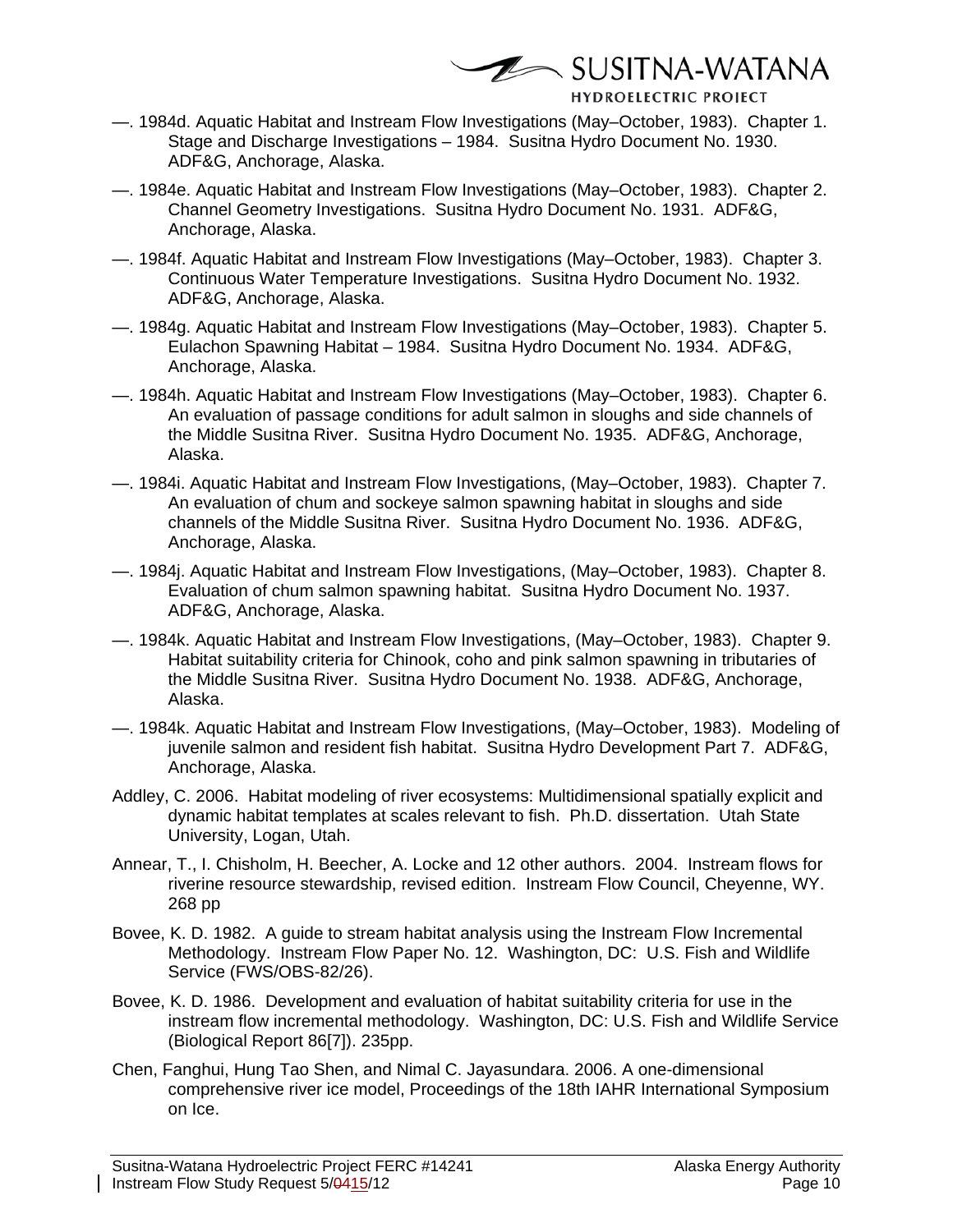$\mathscr{D}\rightarrow$  SUSITNA-WATANA

- Crance, J. 1987. Guidelines for Using the Delphi Technique to Develop Habitat Suitability Index Curves. US Fish and Wildlife Service Biological Report 82(10.134). Fort Collins, CO. 22 pp.
- DeVries, P., B. Kvam, S. Beck, D. Reiser, M. Ramey, C. Huang, and C. Eakin. 2001. Kerr Hydroelectric Project, Lower Flathead River ramping rate study. Prepared by R2 Resource Consultants, for Confederated Salish and Kootenai Tribes of the Flathead Nation, Montana.
- Dugan, L.J., D. A. Sterritt, and M.E. Stratton. 1984. The distribution and relative abundance of juvenile salmon in the Susitna River drainage above the Chulitna River confluence. Alaska Department of Fish and Game. Completion Report. Susitna Hydroelectric Studies. Anchorage, Alaska.
- EA Engineering, Science, and Technology, Inc. 1986. Instream flow methodologies. Electric Power Research Institute (EPRI). EPRI EA-4819, Project 2194-2, Final Report.
- Electric Power Research Institute (EPRI). 2000. Instream flow assessment methods: guidance for evaluating instream flow needs in hydropower licensing. Electric Power Research Institute (EPRI). Report number 1000554.
- Hardy Thomas B., and Tarbet Karl, 1996. Evaluation of one-dimensional and two-dimensional hydraulic modeling in a natural river and implications in instream flow assessment methods. Proceedings of Second International Symposium on Habitat Hydraulics Ecohydraulics 2000, Quebec, Canada, June 1996, Volume B, 395-406.
- HDR Alaska. 2011. Susitna-Watana Hydroelectric Project; Railbelt Large Hydro; Aquatic Resources Data Gap Analysis. Prepared for Alaska Energy Authority, Anchorage, Alaska.
- Klemm, D.J., P.A. Lewis, F. Fulk, and J.M. Lazorchak. 1990. Macroinvertebrate field and laboratory methods for evaluating the biological integrity of surface waters. EPA/600/4- 90/030, Environmental Monitoring Systems Laboratory, U.S. Environmental Protection Agency, Cincinnati, Ohio.
- Leclerc, M., Boudreault A., Bechara, J. A., and Corfa, G., 1995. Two-dimensional hydrodynamic modeling-a neglected tool in the instream flow incremental methodology. Transactions of the American Fisheries Society 124(5), 645-662.
- Marshall, R. P., P. M. Suchanek, and D.C. Schmidt. 1984. Juvenile salmon rearing habitat models. Report No. 2, Part 4. Susitna Hydro Aquatic Studies, Alaska Department of Fish and Game, Anchorage, Alaska.
- Murphy, B. R. and D. W. Willis. 1996. Fisheries Techniques, Second Edition. American Fisheries Society, Bethesda Maryland. 732 pp.
- National Oceanic and Atmospheric Administration/National Marine Fisheries Service (NOAA/NMFS). 2012. Letter from J.W. Balsiger to W. Dyok (AEA) regarding: Susitna-Watana Hydroelectric Project (P-14241) 2012 Study Meetings. February 29, 2012.
- Orsborn, J.F. and C.H. Allman (editors). 1976. Proceedings of the symposium and specialty conference on instream flow needs. American Fisheries Society, Bethesda, Maryland 20014. Volume I & II.
- Perry, S.A. and W.B. Perry. 1986. Effects of experimental flow regulation on invertebrate drift and stranding in the Flathead and Kootenai rivers, Montana, USA. Hydrobiologia. 134: 171 182.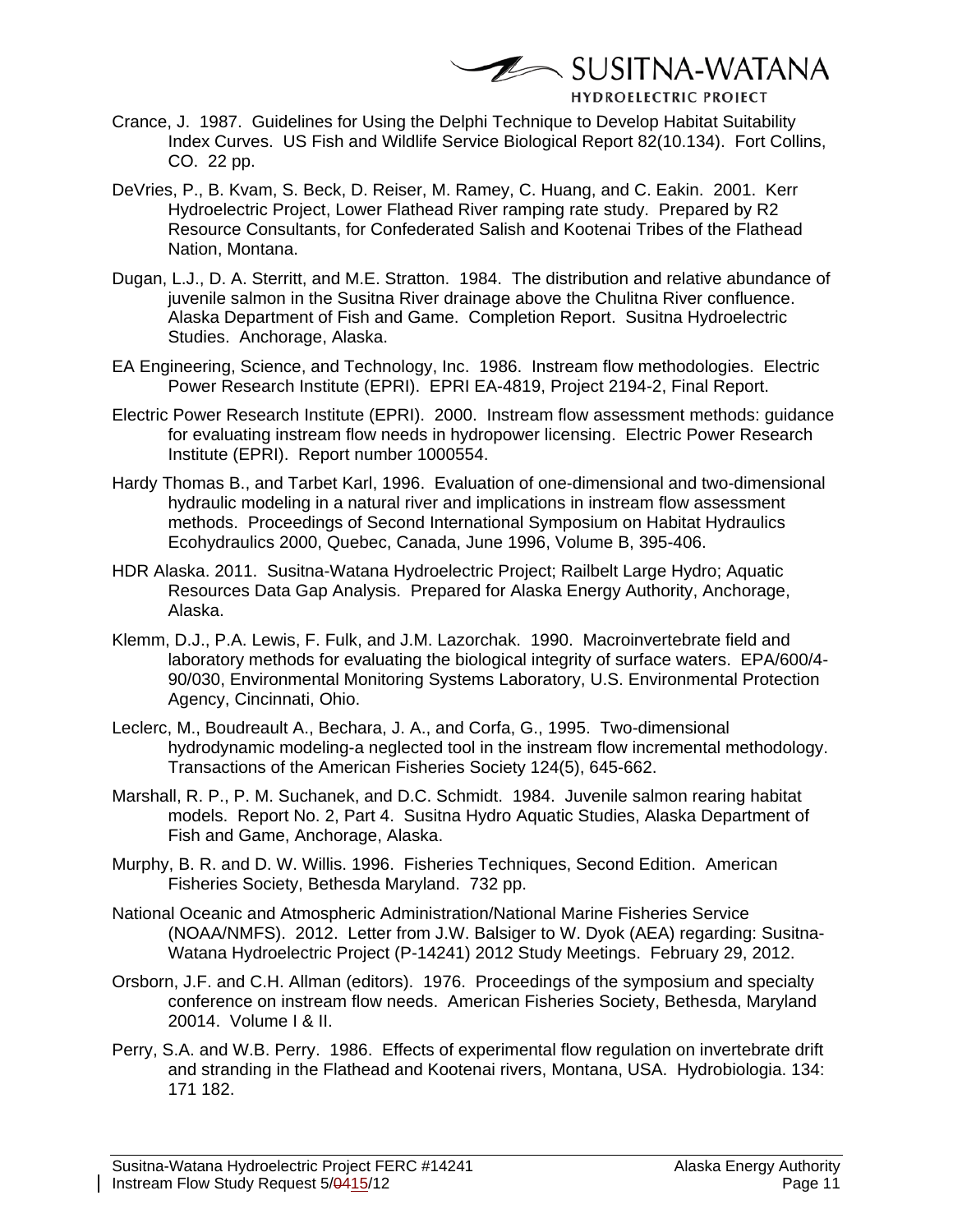**E** SUSITNA-WATANA

- R2 Resource Consultants, Inc. 2003. Baker River Project Relicensing (FERC No. 2150), Large Woody Debris Budget, Aquatic Resource Study A-20. Prepared by R2 Resource Consultants, Redmond, WA, prepared for Puget Sound Energy, Inc., Bellevue, WA. 105 pp.
- R2 Resource Consultants, Inc. 2004. Baker River Project Relicensing (FERC No. 2150), Lower Baker Physical Habitat Mapping, Aquatic Resource Study A-02. Prepared by R2 Resource Consultants, Redmond, WA, prepared for Puget Sound Energy, Inc., Bellevue, WA. 105 pp.
- Rabeni, C. F. 1996. Invertebrates. Chapter 11 in Murphy, B. R. and D. W. Willis. (eds) Fisheries Techniques, Second Edition. American Fisheries Society, Bethesda Maryland.
- Reice, S.R. and M. Wohlenberg. 1993. Monitoring freshwater benthic invertebrates and benthic processes: Measures for assessment of ecosystem health. Pages 287-305 in D.M. Rosenberg and V.H. Resh, editors. Freshwater biomonitoring and benthic macroinvertebrates. Routledge, Chapman and Hall, Inc., New York, New York.
- Reiser, D.W, T. Nightengale, N. Hendrix, and S. Beck. 2005. Effects of pulse-type flows on benthic macroinvertebrates and fish: a review and synthesis of information. Report prepared by R2 Resource Consultants for Pacific Gas and Electric Company, San Ramon, California.
- Stalnaker, C. and J. Arnette (eds). 1976. Methodologies for the determination of stream resource maintenance flow requirements: an assessment. U.S. Fish and Wildlife Service, Western Water Allocation.
- Stalnaker, C., B.L. Lamb, J. Henriksen, K. Bovee, and J. Bartholow. 1995. The instream flow incremental methodology, a primer for IFIM. National Biological Service, U.S. Department of the Interior. Biological Report 29.
- Tarboton, K. C., Irizarry-Ortiz, M. M., Loucks, D. P., Davis, S. M., and Obeysekera, J. T. 2004. Habitat Suitability Indices for Evaluating Water Management Alternatives. Office of Modeling Technical Report. South Florida Water Management District, West Palm Beach, Florida. December, 2004.
- Thorp, J.H. and A.P. Covich. 2001. An overview of freshwater habitats. Pages 19-41 in J.H. Thorp and A.P. Covich, editors. Ecology and classification of North American freshwater invertebrates. Academic Press, San Diego, California.
- Troelstrup, N.H., Jr. and G.L. Hergenrader. 1990. Effect of hydropower peaking flow fluctuations on community structure and feeding guilds of invertebrates colonizing artificial substrates in a large impounded river. Hydrobiologia 199: 217 228.
- U.S. Army Corps of Engineers. 2001. UNET One-dimensional unsteady flow through a full network of open channels, User's manual, CPD-66.
- U.S. Army Corps of Engineers. 2010a. HEC-RAS River Analysis System User's Manual, CPD-68.
- U.S. Army Corps of Engineers. 2010b. HEC-RAS River Analysis System Hydraulic Reference Manual, CPD-69.
- U.S. Army Corps of Engineers. 2010c. HEC-RAS River Analysis System Applications Guide, CPD-70.